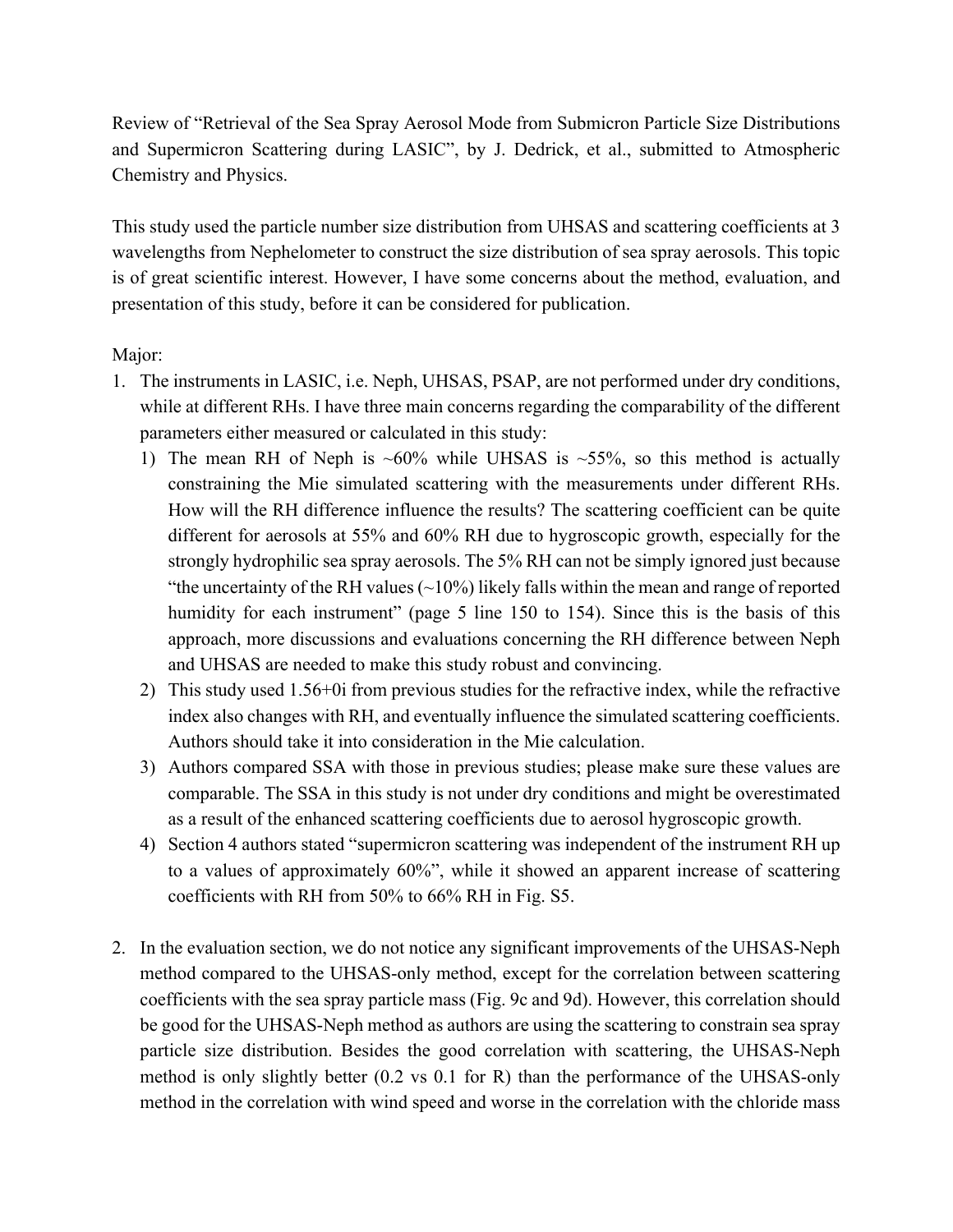concentration of submicrometer particles. I would recommend moving S2 to the main context to help evaluate this method.

- 3. In-situ measurements found dust is one of the most observed aerosols at Ascension Island (Schenkels, 2018; Swap et al., 1996). I cannot tell how dust is differentiated from sea spray aerosols in this study. Please clarify.
- 4. The last paragraph of the introduction gives a detailed description of the method, which should be moved to the method part. The second paragraph of the introduction should be expanded to give a general review of previous studies. In particular, this study compared the results with those from the UHSAS-only method, which should definitely be introduced in the introduction.
- 5. I think this paper is missing a finalizing step. There are lots of grammar, citation, and reference format mistakes (e.g. line 49, line 434, line 470, line 472, and line 686). As there are lots of native speakers in the author list, this should not be a problem. I strongly suggest authors to do a thorough reading of this paper.
- 6. The authors used the range of "shoulder" to predict sea-spray number size distribution. However, this range is not consistent throughout the paper. In Fig. 1, it shows 0.1-0.4 μm; while it changed to 0.4-1 μm in line 124, and to 0.38-0.9 μm in line 389, and again to 0.38- 0.83 μm in line 392. The authors need to explain the variation of the shoulder range.
- 7. Nucleation mode, Aitken mode, accumulation mode, and coarse mode are four modes used to describe the aerosol number size distribution. This paper used a lot of "sea spray mode" or "sea spray aerosol mode", which is not common usage, I suggest authors to revise.
- 8. In Section 3.4, the authors converted number size distribution to mass size distribution by assuming the density to be 1g cm<sup>-3</sup> for sea spray aerosols. This value seems to be quite low, less than half of the value of 2.017g cm<sup>-3</sup> used in Zieger et al. (2017). Please clarify the reasons for choosing this density.

## Others:

- 1. Page 3 line 64, please clarify "relative availability".
- 2. Line 144, again, the Neph is not measured under dry conditions, I strongly suggest not to use "dry scattering coefficients".
- 3. Line 166, the citation "Dmt, 2017" is incorrect. Please revise according to the journal's citation and reference format.
- 4. I would suggest adding the ranges of  $\sigma_{\text{sea},1-10\mu m}$  and  $\sigma_{\text{PNSD},\text{mea}}$  in Table 2.
- 5. Please clarify "MAOS" in line 181.
- 6. I suggest authors to specify under which RHs different variables are measured in Table 1.
- 7. The threshold of 0.07 ppb for CO seems extremely low (line 229 and Fig. 3).
- 8. Please add references in line 271, 314, 519, and 522.
- 9. I would suggest moving S1 to the main context.